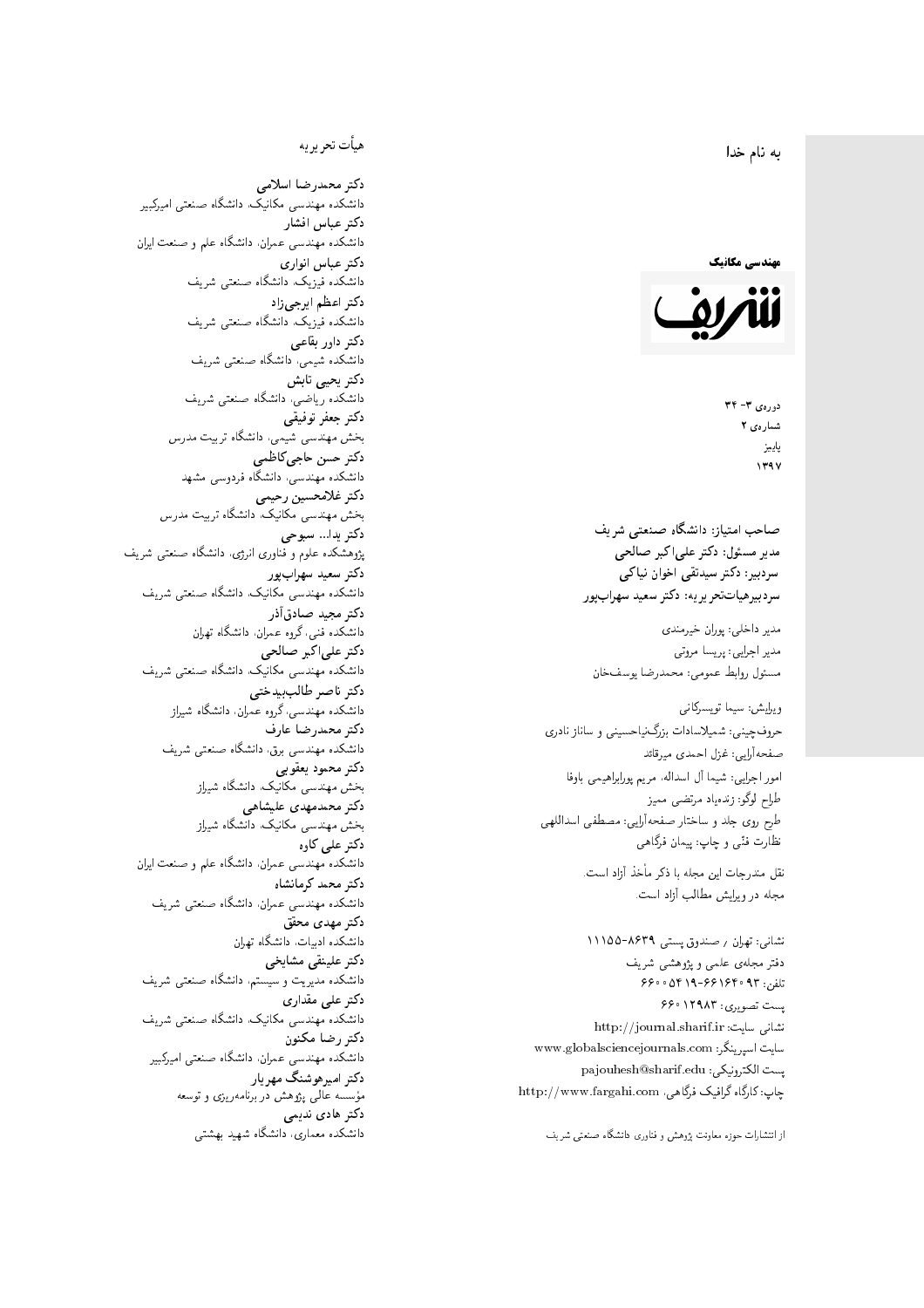هیأت تحریریهی تخصصی

• سردبیر تخصصبی: دکتر حسن ظهور استاد دانشکدهی مهندسی مکانیک \_ دانشگاه صنعتی شریف دكتر محمدرضا اسلامى استاد دانشکدهی مهندسی مکانیک <mark>ـ دانشگاه صنعتی امیرکبیر</mark> دکتر فیروز بختیاری نژاد استاد دانشکدهی مهندسی مکانیک - دانشگاه صنعتی امیرکبیر دكتر اصغر برادران رحيمي استاد دانشکدهی مهندسی ـ گروه مهندسی مکانیک ـ دانشگاه فردوسی مشهد دكتر حسن بصيرت تبريزي استاد دانشکدهی مهندسی مکانیک <mark>ـ دانشگاه صنعتی امیرکبیر</mark> دكتر محمود سليمي استاد دانشکدهی مهندسی مکانیک - دانشگاه صنعتی اصفهان دكتر سعيد سهراب پور استاد دانشکدهی مهندسی مکانیک \_ دانشگاه صنعتی شریف دكتر محمود شاكري استاد دانشکدهی مهندسی مکانیک \_ دانشگاه صنعتی امیرکبیر دکتر محمدمهدی علیشاهی استاد دانشکدهی مهندسی ــ بخش مهندسی مکانیک ــ دانشگاه شی<sub>ل</sub>از دكتر سيداحمد فاضل زاده دانشیار دانشکدهی مهندسی <mark>ـ بخش مهندسی مکانیک ـ دانشگاه شیراز</mark> دكتر بهروز فرشى دانشیار دانشکدهی مهندسی مکانیک – دانشگاه علم و صنعت ایران دکت<sub></sub>ر فرشادکوثری استاد دانشکده فنی \_ گروه مهندسی مکانیک \_ دانشگاه تهران دکتر علی مقدار*ی* استاد دانشکدهی مهندسی مکانیک <mark>ـ دانشگاه صنعتی شریف</mark> دکتر علی نوری بروجردی استاد دانشکدهی مهندسی مکانیک ــ دانشگاه صنعتی شریف دكتر محمود يعقوبي استاد دانشکدهی مهندسی ـ بخش مهندسی مکانیک ـ دانشگاه شیراز

هيأت مشاوران دکتر عیسی احمدی دانشکدهی مهندسی مکانیک ــ دانشگاه زنجان :كتر مجتبى باباالهى دانشکدهی مهندس<sub>ی</sub> مکانیک ــ دانشگاه قم

دكتر رمضانعلى جعفرى تلوكلائبي دانشکدهی مهندسی مکانیک ــ دانشگاه صنعتی بابل دکتر مهدی جوانبخت دانشکدهی مهندسی مکانیک ــ دانشگاه صنعتی اصفهان دكتر محمود چهارطاقبي دانشکدهی مهندسی مکانیک ــ دانشگاه صنعتبی شاهرود دكتر حميدرضا حيدري دانشکدهی فناوریهای نوین ــ دانشگاه ملایر دکتر سید امیر خسروی فرد دانشکدهی مهندسی مکانیک ــ دانشگاه شیراز دكتر حسام خواجه سعيد دانشکدهی فناوریهای نوین ــ دانشگاه تبریز دکتر مجتبی دهقان منشادی دانشکده، مهندسی مکانیک و هوافضا ــ دانشگاه صنعتی مالک\شتر دكتر قادر رضازاده دانشکدهی مهندسی مکانیک ــ دانشگاه ارومیه دكتر محمدرضا صفاريان دانشکدهی مهندسی مکانیک ــ دانشگاه شهید چمران دكتر سيما ضيابي دانشکدهی مهندسی مکانیک ــ دانشگاه یاسوج دكتر فتجاله طاهرى بهروز دانشکدهی مهندسی مکانیک ــ دانشگاه علم و صنعت دكتر علىاكبر عالم رجبي دانشکدهی مهندسی مکانیک ــ دانشگاه صنعتی اصغهان دکتر مسعود عسگری دانشکدهی مهندسی مکانیک ــ دانشگاه خواجه نصیر توسی دکتر وحید فخار*ی* دانشکدهی مهندسی مکانیک ــ دانشگاه امیرکبیر دكتر ناصر كردانى دانشکدهی مهندسی مکانیک ــ دانشگاه مازندران دكتر كوروش گودرزي دانشکدهی مهندسی مکانیک ــ دانشگاه یاسوج دكتر مهدى مجاهدى دانشکدهی مهندسی مکانیک ــ دانشگاه فنی مهندسی گلیایگان دكتر محمد وجدى دانشکدهی مهندسی مکانیک \_ دانشگاه محقق اردبیلی



مهندسی مکانیک